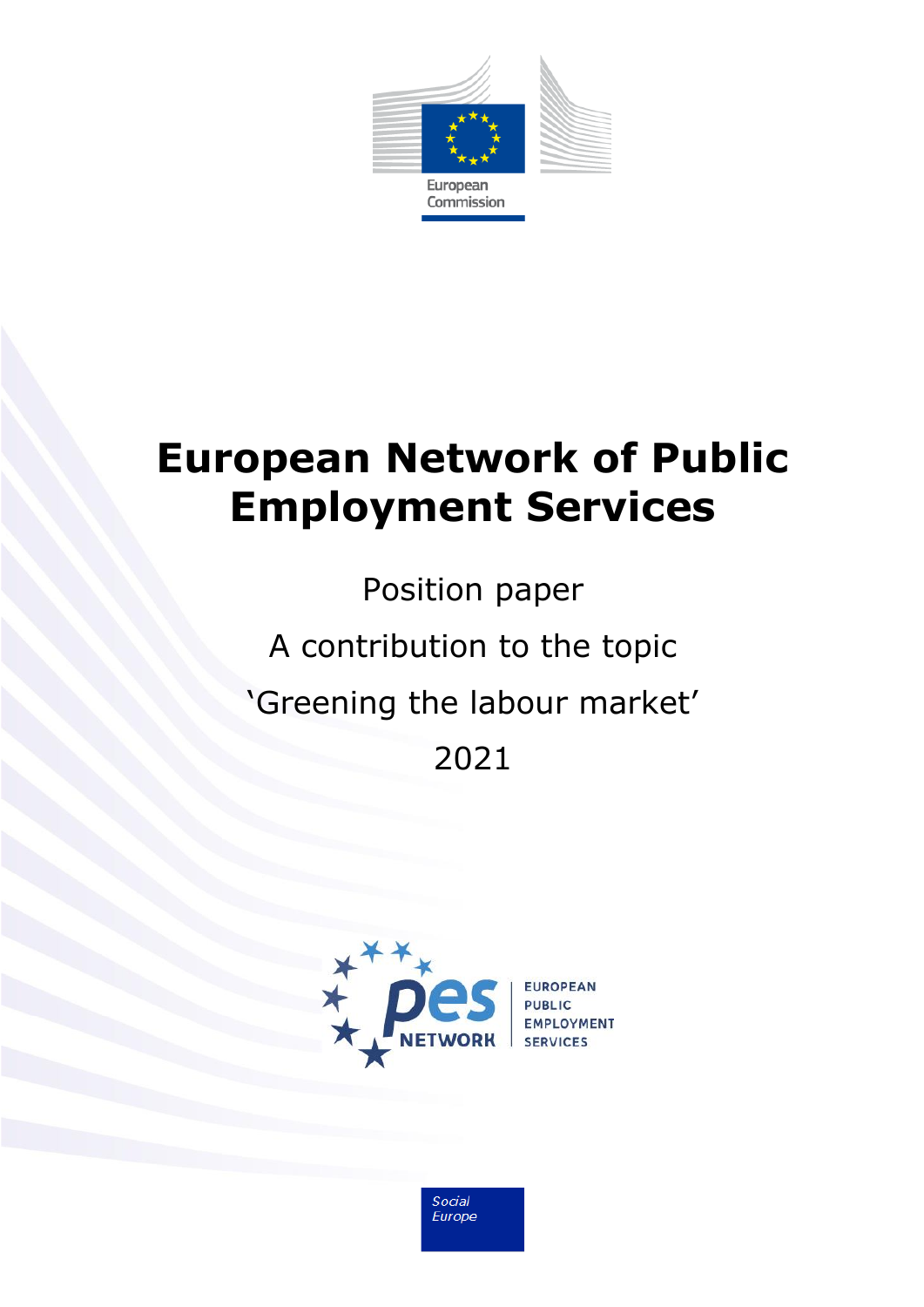Contribution to the topic "Greening the labour market"

#### **EUROPEAN COMMISSION**

Directorate-General for Employment, Social Affairs and Inclusion Directorate  $E -$  Labour Mobility and International Affairs Unit E.1 — Labour Mobility, Public Employment Services and ELA *Contact: Hilde Olsen*

*E-mail: EMPL-PES-SECRETARIAT@ec.europa.eu*

*European Commission B-1049 Brussels*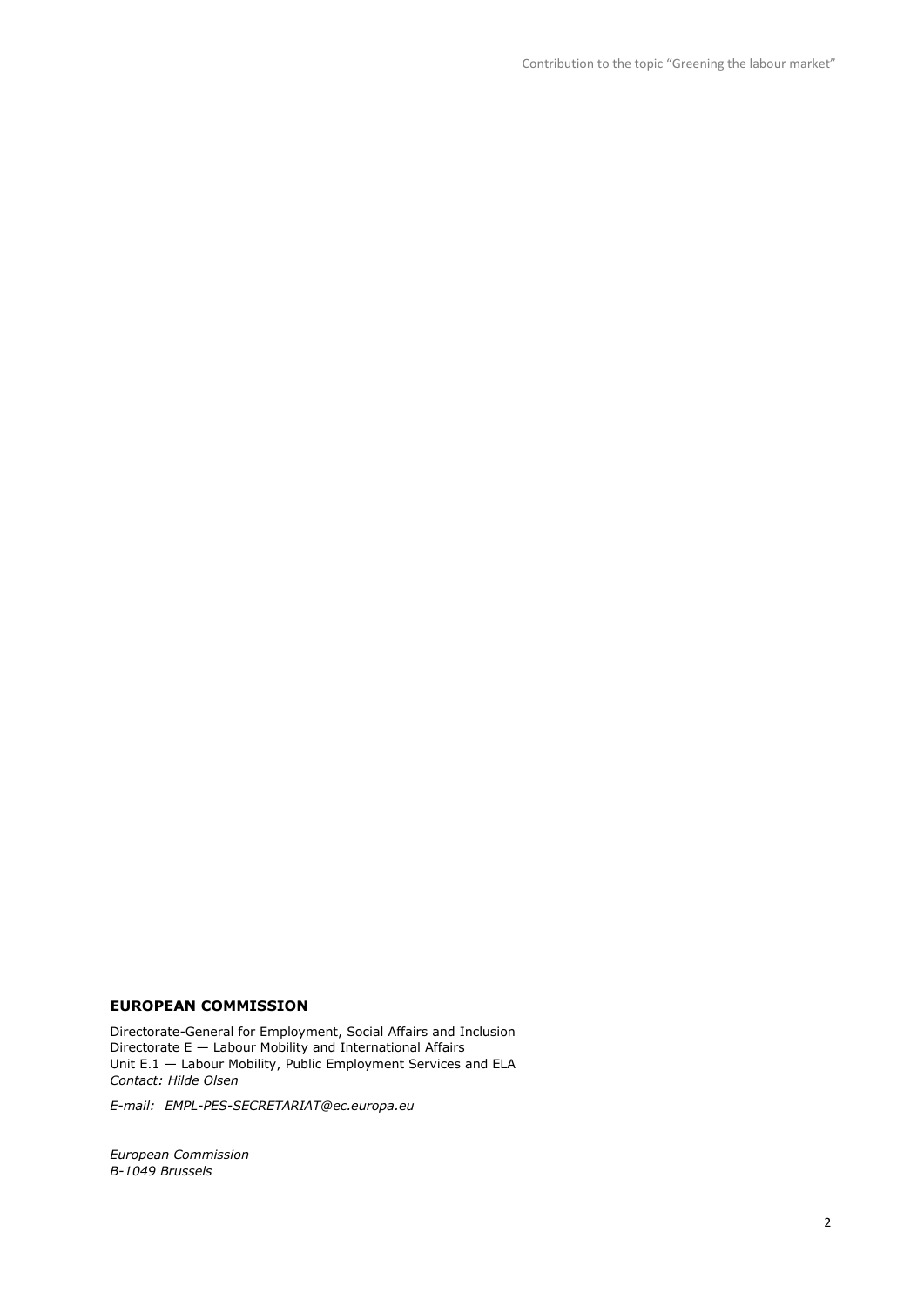The European Network of Public Employment Services was created following a Decision of the European Parliament and Council in June 2014, amended in 2020. Its objective is to reinforce PES capacity, effectiveness and efficiency. This activity has been developed within the work programme of the European PES Network. For further information: [http://ec.europa.eu/social/PESNetwork.](http://ec.europa.eu/social/PESNetwork)

This activity has received financial support from the European Union Programme for Employment and Social Innovation 'EaSI' (2014-2020). For further information please consult: [http://ec.europa.eu/social/easi.](http://ec.europa.eu/social/easi)

#### **LEGAL NOTICE**

The information and views set out in this document are those of the authors and do not necessarily reflect the official opinion of the European Union. Neither the European Union institutions and bodies nor any person acting on their behalf may be held responsible for the use which may be made of the information contained therein. More information on the European Union is available on the Internet [\(http://www.europa.eu\)](http://www.europa.eu/).

Manuscript completed in December 2021.

The European Commission is not liable for any consequence stemming from the reuse of this publication.

© European Union, 2022



The reuse policy of European Commission documents is implemented by the Commission Decision 2011/833/EU of 12 December 2011 on the reuse of Commission documents (OJ L 330, 14.12.2011, p. 39). Except otherwise noted, the reuse of this document is authorised under a Creative Commons Attribution 4.0 International (CC-BY 4.0) licence (https://creativecommons.org/licenses/by/4.0/). This means that reuse is allowed provided appropriate credit is given and any changes are indicated.

For any use or reproduction of elements that are not owned by the European Union, permission may need to be sought directly from the respective rightholders.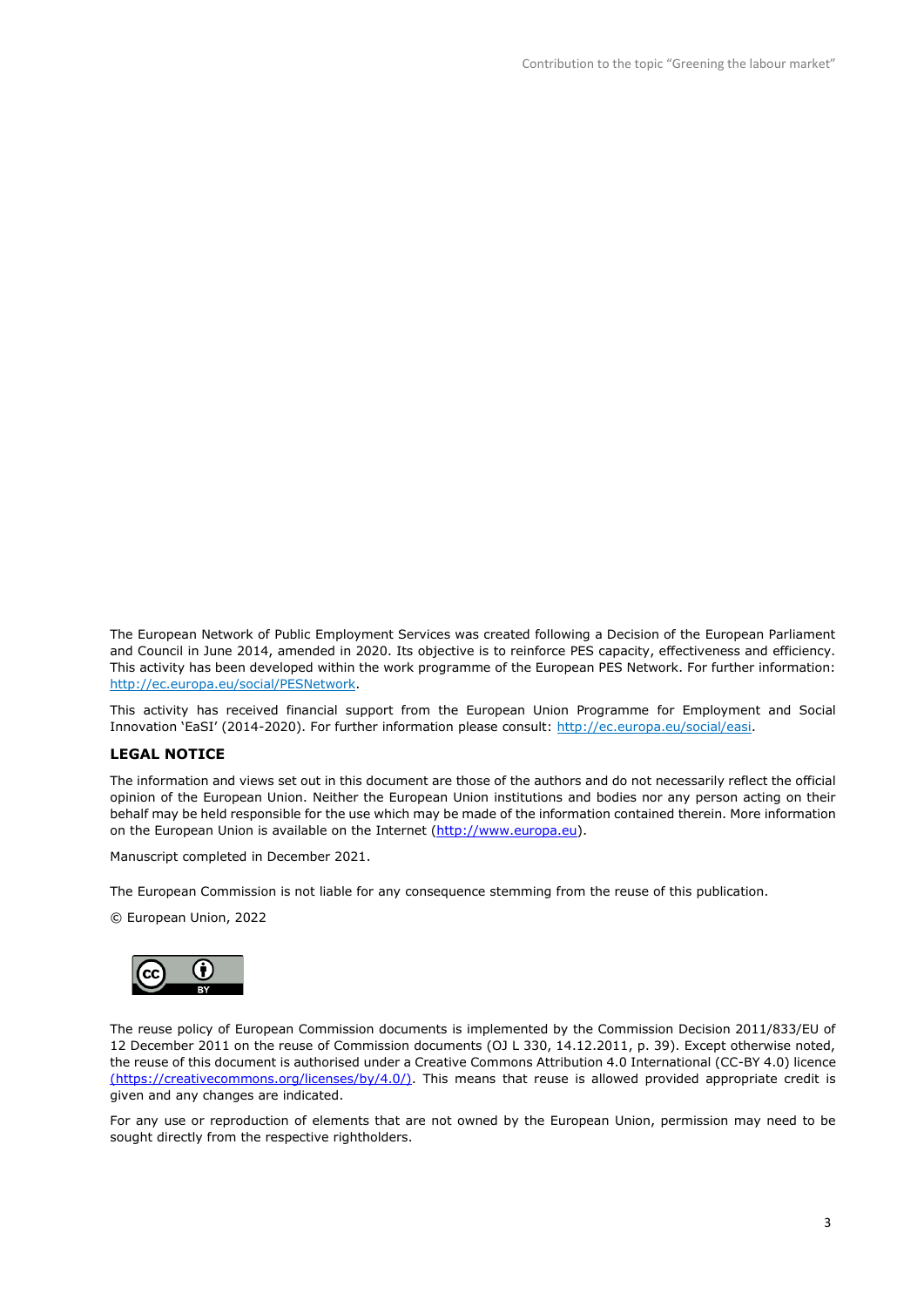# **TABLE OF CONTENTS**

| Understanding skills needs and labour market dynamics of the green transition  7 |  |
|----------------------------------------------------------------------------------|--|
| Supporting the skills development in light of green labour markets 8             |  |
|                                                                                  |  |
|                                                                                  |  |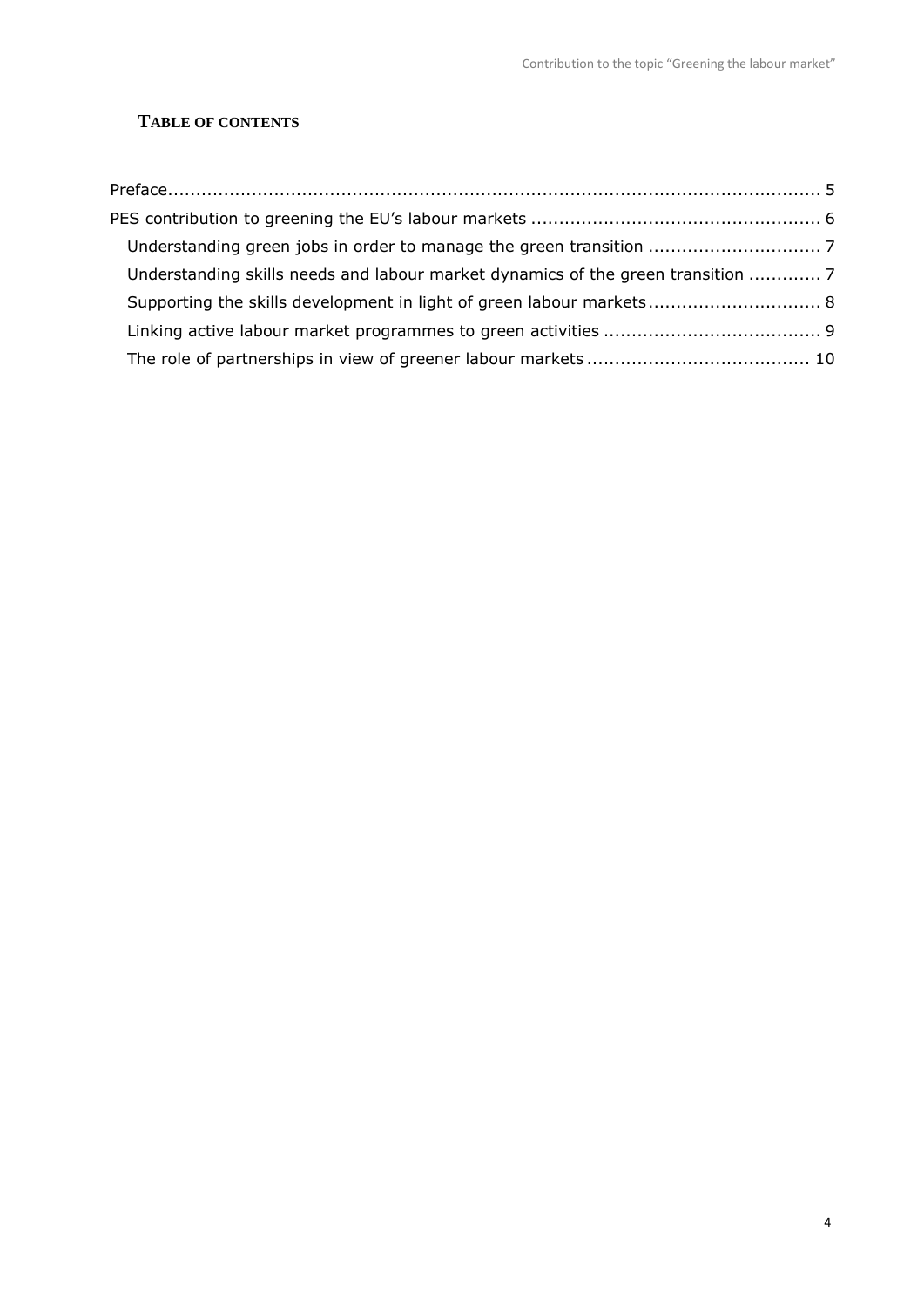## <span id="page-4-0"></span>**PREFACE**

In December 2019, the European Commission presented the European Green Deal, an action plan to make the EU's economies sustainable for a climate-neutral EU in 2050. In July 2021, the European Commission presented a **set of proposals**<sup>1</sup> **to revise and update legislation** and to put in place new initiatives with the aim of ensuring that EU policies are in line with the climate goals agreed by the Council and the European Parliament.

To support the transition, the European Commission has adopted strategies as well as financial support including the European Green Deal Investment Plan (EGDIP) as the investment pillar of the European Green Deal. This plan aims to mobilise more than EUR 1 trillion in sustainable investments over the next decade. As part of this plan, the Just Transition Mechanism aims at mobilising EUR 100 billion over the period 2021-2027. The Recovery and Resilience facility (RRF)<sup>2</sup> worth EUR 724 billion<sup>3</sup> will provide financial support for longer-term reforms. It helps Member states address the challenges in their recovery process, enabling them to pursue green, digital and social objectives. The European Social Fund Plus (ESF+)<sup>4</sup>, with a budget of roughly EUR 99.3 billion for the next programming period, can be used by PES, for instance, to improve their capacity, support to customers and training measures.

Greening the economies is not a recent ambition but it has gained momentum in the course of the COVID-19 pandemic and is an integral part of many recovery plans of the European Member States. Most Member States have targeted specific sectors, above all the building sector, move to renewable energy, sustainable transportation or adaptation planning, which refers to measures concerning adjustments to the impacts of climate change<sup>5</sup>.

Labour markets have globally become more dynamic in the last decade as a result of technological change and demographic developments. Loss of jobs and the creation of new jobs are permanent features of economic development. Greening has further added dynamics to this transitory process. It is not obvious which jobs and sectors will be affected and if they are, to what extent. So far, two alternatives seem realistic: the net employment effects are likely to be slightly positive or neutral, however, shifts across sectors and occupations can be substantial<sup>6</sup>.

Whatever the labour market effects of a successful, climate saving transition will be, society should be aware that the path towards reversing climate change will be difficult and, certainly, not everybody will be a winner. In the end, even if everyone will benefit from saving our climate, strong political commitment and courage are required to make unpopular decisions that can have negative effects on the labour market, at least in the short run. History is full of economic upheavals. Four industrial revolutions have faced opposition and resistance, but innovation has proven to be a successful driver for economic growths and welfare in the long run.

Tackling climate change is without alternative but it is also a mixed blessing. Job losses will occur in some occupations and sectors. How these losses will be managed and compensated will depend on determined, innovative and visionary labour market policies. Public

<sup>1</sup> EUR-Lex - 52021DC0550 - EN - [EUR-Lex \(europa.eu\)](https://eur-lex.europa.eu/legal-content/EN/TXT/?uri=CELEX%3A52021DC0550)

<sup>&</sup>lt;sup>2</sup> Established by the Regulation (EU) 2021/241 of the European Parliament and of the Council of 12 February 2021 establishing the Recovery and Resilience Facility.

 $3$  In 2020 prices.

<sup>4</sup> <https://ec.europa.eu/european-social-fund-plus/en/what-esf>

<sup>5</sup> Nicola Duell, Liliana Luminita Anghel, Natalija Ziminiene, Greening of the labour market – impact for the Public Employment Services, Small scale study in the framework of the PES Network, p. 11.

<sup>6</sup> Duell et alia, p. 21.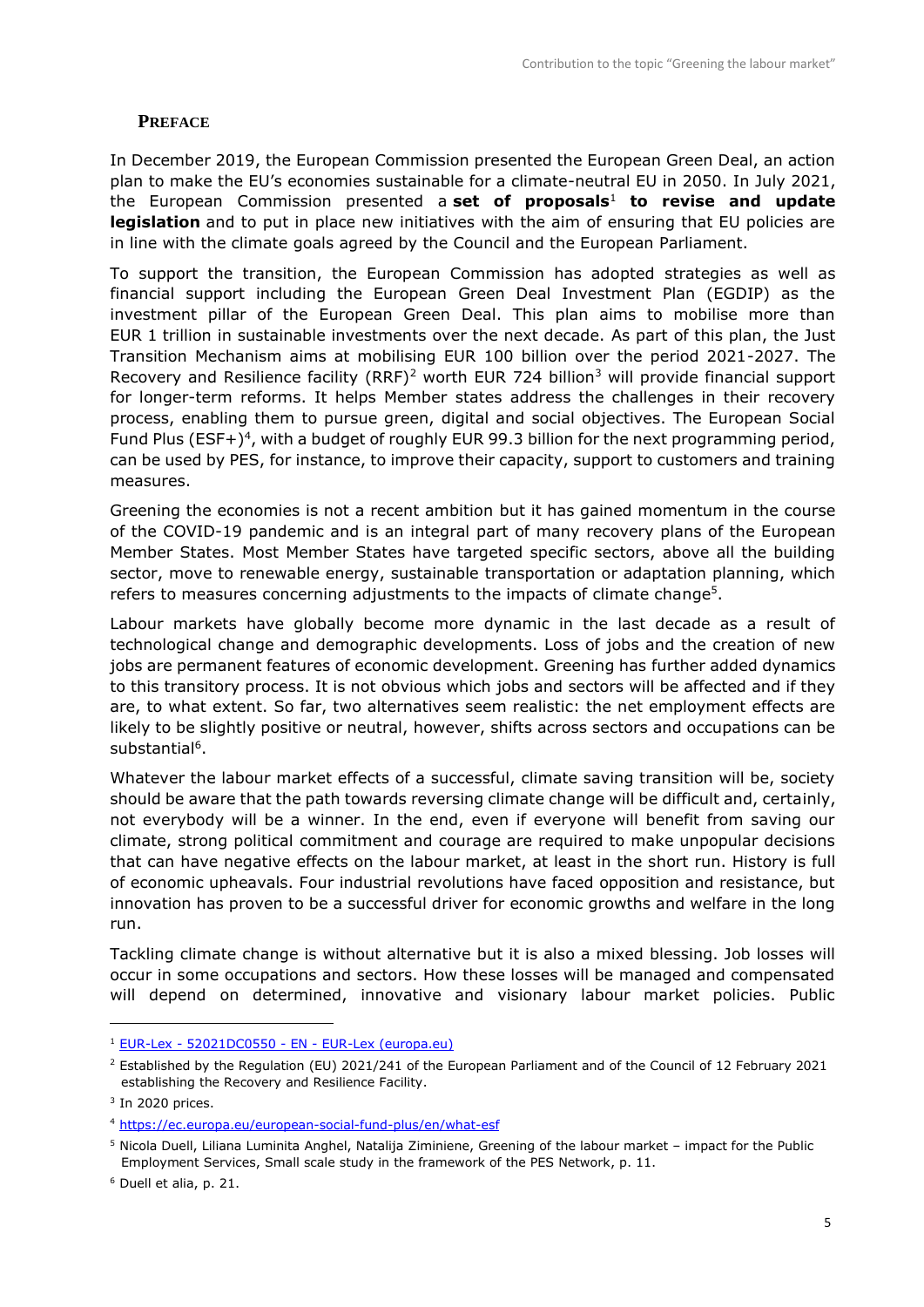employment services (PES) have an important role and long experience facilitating crosssector shifts in jobs as smoothly as possible to avoid unemployment and help to reduce the risk that increased labour shortages and skills gaps may jeopardise the move towards greener economies.

The success of the green transition heavily depends on the development of new technological and business model innovations. This for instance includes electricity production, distribution and storage, agriculture and forestry, natural resource exploitation, buildings, transportation, water supply and treatment, waste management and environmental remediation.<sup>7</sup> Many of the necessary innovations in each of these sectors already exist and can be seen all around us, these are all part of a shift towards a more technological driven economy which is broader than the green transition on its own.

Technologies such as automation and robotisation, artificial intelligence, photosynthesis and others have been invented even without a need for greening the economy, however they may be part of the answer to the green challenges we face. So the lessons learned for investments in green skills or techniques, should be considered as lessons that are potentially also applicable to investments in technological skills in general.

This position paper from the PES Network<sup>8</sup> is a contribution to greening Europe's economies. It represents reflections of the PES Network on short- and medium-term effects on the labour market and potential contributions from and future challenges ahead for the PES. The paper also includes some input to discussions on how policies on European and national levels could better address these challenges.

## <span id="page-5-0"></span>**PES CONTRIBUTION TO GREENING THE EU'S LABOUR MARKETS**

Moving towards greener labour markets will be an ongoing long-term transformative process affecting the whole society. Greener labour markets cannot be viewed as an isolated issue but must be seen as part of a broader trend towards an ecological and societal rethinking. Greening is interlinked with other structural changes such as technological and demographic developments.

As awareness has grown worldwide that resources are finite and that the exploitation and use of carbon-based energy do more harm than good in the long run, the shift toward an environmentally sustainable society has already begun. Although it is difficult to isolate the impacts of various elements, greening economies has been one of the drivers for structural change for some time. This process is likely to speed up further due to the COVID-19 crisis. The effects of a green transition on the European labour markets will have a significant impact in a fast-changing world of work. Dynamics within the labour markets will further increase and the adaptation of the workforce will offer new opportunities, but also be a challenging endeavour at the individual and collective levels.

Expectations on the education, training and employment stakeholders are therefore high to lead the adaptation of the workforce to meet the requirements of the labour markets. There is a consensus that a successful ecological transition requires up- and reskilling of the workforce. Each stakeholder in this ecosystem will be required to contribute to this objective.

What will be the specific role of PES in this regard? The overall challenge of PES consists of managing the labour market changes linked with the ecological transition. This requires a

<sup>7</sup> OECD: [OECD-G20-Paper-Innovation-and-Green-Transition.pdf](https://www.oecd.org/g20/summits/osaka/OECD-G20-Paper-Innovation-and-Green-Transition.pdf)

<sup>&</sup>lt;sup>8</sup> The paper is prepared by the European Network of PES and specifically a dedicated Working Group comprising Denmark, France, Germany, the Netherlands, Poland, Spain and Sweden and was chaired by Austria.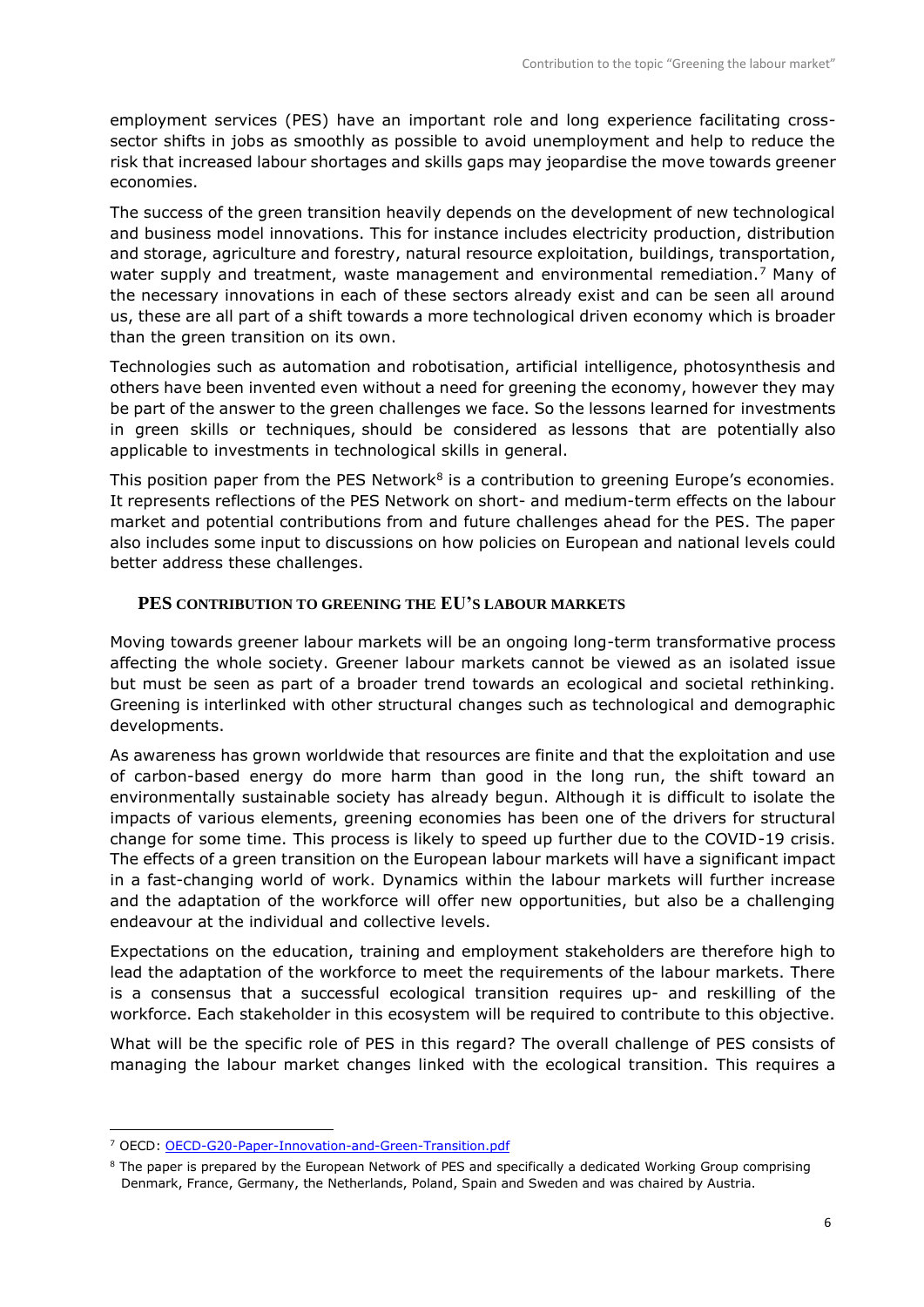comprehensive approach as all skills levels are likely to be affected – although not to the same extent.

The following reflections, based on PES experiences handling structural changes, represent the input of the Board of the PES Network, that adopted the position paper on 10 December 2021. The aim is to contribute to the discussion and the move towards a greener labour market.

## <span id="page-6-0"></span>**Understanding green jobs in order to manage the green transition**

To date, there is no common definition of green jobs. International and national institutions have however identified several key characteristics and the ILO has tried to provide various explanations to narrow down the topic. Hence, a green economy is described as 'an economy that results in improved human well-being and social equity, while significantly reducing environmental risks and ecological scarcities'. With a view to the ILO's proposal, green jobs are jobs that 'reduce the environmental impact of enterprises and economic sectors, ultimately to levels that are sustainable'<sup>9</sup> .

Of course, this remains a broad concept but it provides a basis to further investigate the definition of green jobs. In addition, greening jobs are those whose purpose is not purely environmental but also to integrate new "skills building blocks" to take the environmental dimension into account in a significant and quantifiable way.

National PES have started to further narrow the topic down and proposed definitions for green jobs. These are not necessarily congruent and need to be seen within the national and regional economic context. The efforts of PES to identify green jobs should be strengthened as a clearer view of green jobs enables PES to adjust their interventions and support.

For PES it will be decisive to understand the main aspects of jobs demanded by a greener economy. To this end, PES will need to adapt their labour market information, training programmes, counselling services and possible employment incentives to support their customers in view of the demand for workers in a growing green economy. The aim is to have a positive impact on the environment.

Defining green jobs and greening jobs is not restricted to the responsibility of PES. They are however a major player to support further activities aiming at identifying green jobs using a common language and mindset. To this end, a cross-institutional approach at various levels is needed to better grasp current trends. European level action in conjunction with national and regional efforts is recommended to exhaust the potentials of the greener labour markets.

The PES Network and its members welcome further European and national initiatives aiming at improving knowledge on green jobs and are prepared to contribute with their expertise.

# <span id="page-6-1"></span>**Understanding skills needs and labour market dynamics of the green transition**

To successfully manage the change, it is essential to understand the impact of greening jobs on skills in demand and skills mismatch. A greener labour market will require specific skills, which need to be integrated into updated skills profiles. A green transition is likely to have an impact on all skills levels. To equip the workforce with these skills, the identification of skills needs is a crucial prerequisite.

Skills identification and forecasting is a complex task, dealing with various types of uncertainties. PES have developed various skills forecasting tools. To further improve the knowledge base, additional joint and continuous efforts are essential in order not to lose momentum and to identify the concrete skills needed. Upskilling is both cost- and time

<sup>9</sup> [https://unstats.un.org/unsd/envaccounting/londongroup/meeting18/LG18\\_28.pdf](https://unstats.un.org/unsd/envaccounting/londongroup/meeting18/LG18_28.pdf)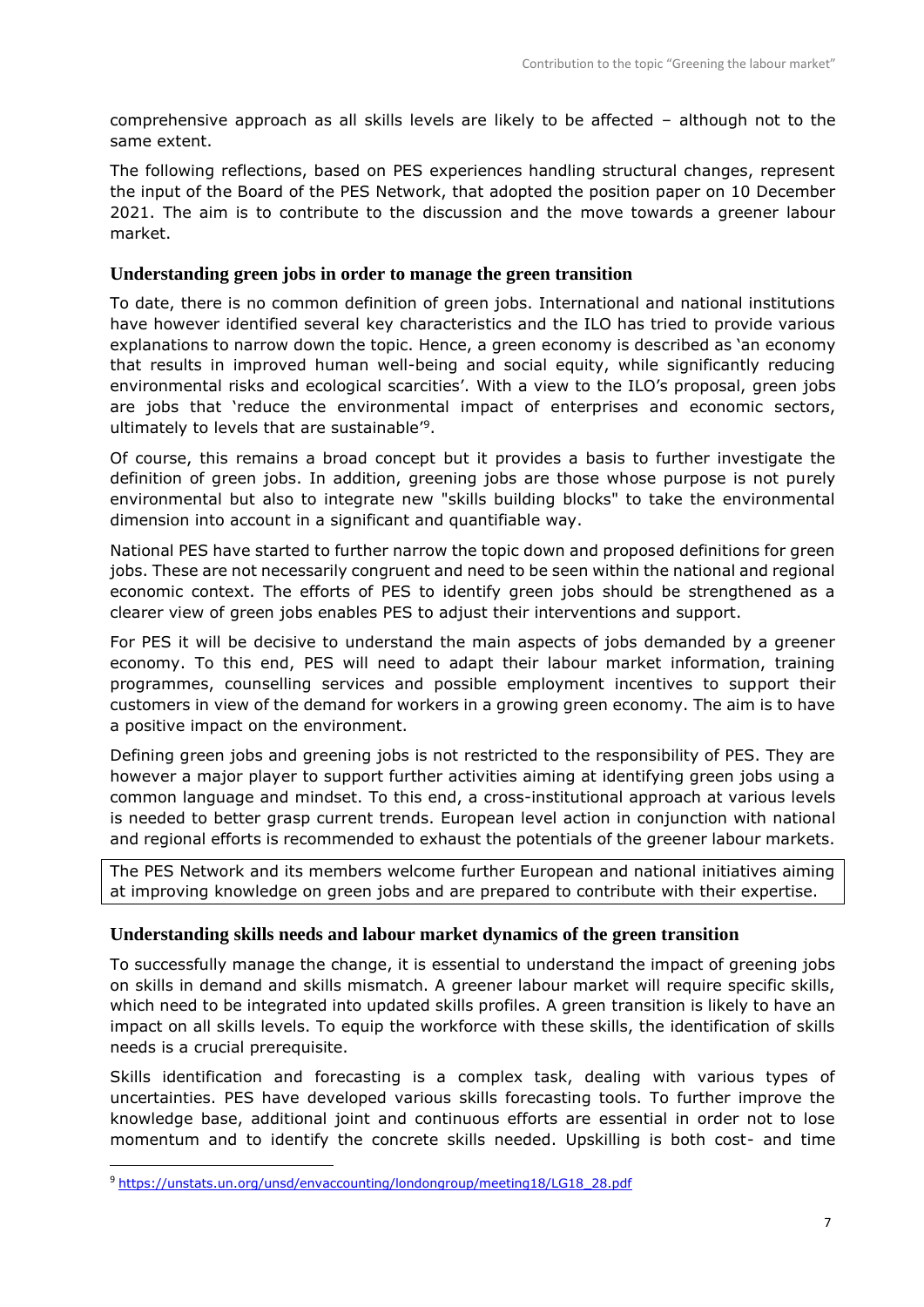intense. It is vital to have profound insight into the labour market development and be able to predict, as precisely as possible, future trends and requirements to prepare quality learning.

The PES Network recommends proactively addressing the skills requirements of a green labour market. The PES can offer expertise and knowledge which should be involved in European, national and local initiatives aiming at forecasting 'green' skills.

To contribute to a broad green skills debate, PES will need to further develop their own skills profiling and competence-based profiling tools. In recent years, PES have invested lots of resources to develop and improve their profiling tools, which now require ongoing development and refinement to be up-to-date. New digital technologies often rely on the use of big data and information. Consequently, drawing benefits of the technological developments depends on various factors such as the quality and quantity of data, as well as an informed political debate and decisions regarding data management and the use of technological tools in services. There is an urgent need to start discussions in order to be well prepared on how new technologies can be applied and ensure they are in line with the latest legislation. Such an approach necessitates the involvement of all relevant stakeholders sharing the objective of making optimum use of new technologies.

The PES Network supports initiatives to proactively discuss any issue of concern in relation to the use of modern technologies in the context of PES.

## <span id="page-7-0"></span>**Supporting the skills development in light of green labour markets**

The green transition of the labour markets is likely to have significant impacts on the employment structure. All skills levels will be affected, low, medium as well as highly skilled workers. PES together with various stakeholders will need to make a joint effort to support the upskilling of the workforce. The education system will be crucial to best prepare the young for integration into greener labour markets. The involvement of the social partners makes an important contribution. Employers will need to continuously invest in their employees to profit from a green transition. Ongoing awareness raising and support including financial incentives for lifelong learning activities are key in engaging society.

A green transition will require employers and employees to adapt to varying degrees. Active labour market policy measures (ALMPs) targeted to specific labour market situations will be needed.

Overall, three different scenarios can be assumed:

- 1. Those employers preparing for conversion of their production (e.g. automotive industry switching to electromobility) will need appropriate upskilling for their staff to secure jobs and ensure business continuity.
- 2. Employees in sectors where massive job losses will occur will need qualification measures to secure fast and sustainable labour market changes and reintegration.
- 3. Sectors with an increasing labour demand (e.g. photovoltaics) require a skilled workforce.

How can PES contribute to these scenarios? The intervention portfolio of PES ranges from information provision on skills requirements and development to concrete training and upskilling activities. Concerning information provision of skills requirements and future trends, PES need to make use of their knowledge base on green skills to support individual choices. Cooperation with the education sector is an effective way of reaching out to the young for increasing awareness of labour market trends. This is particularly relevant for young women as they are an underrepresented group in some sectors of education, for example, Science,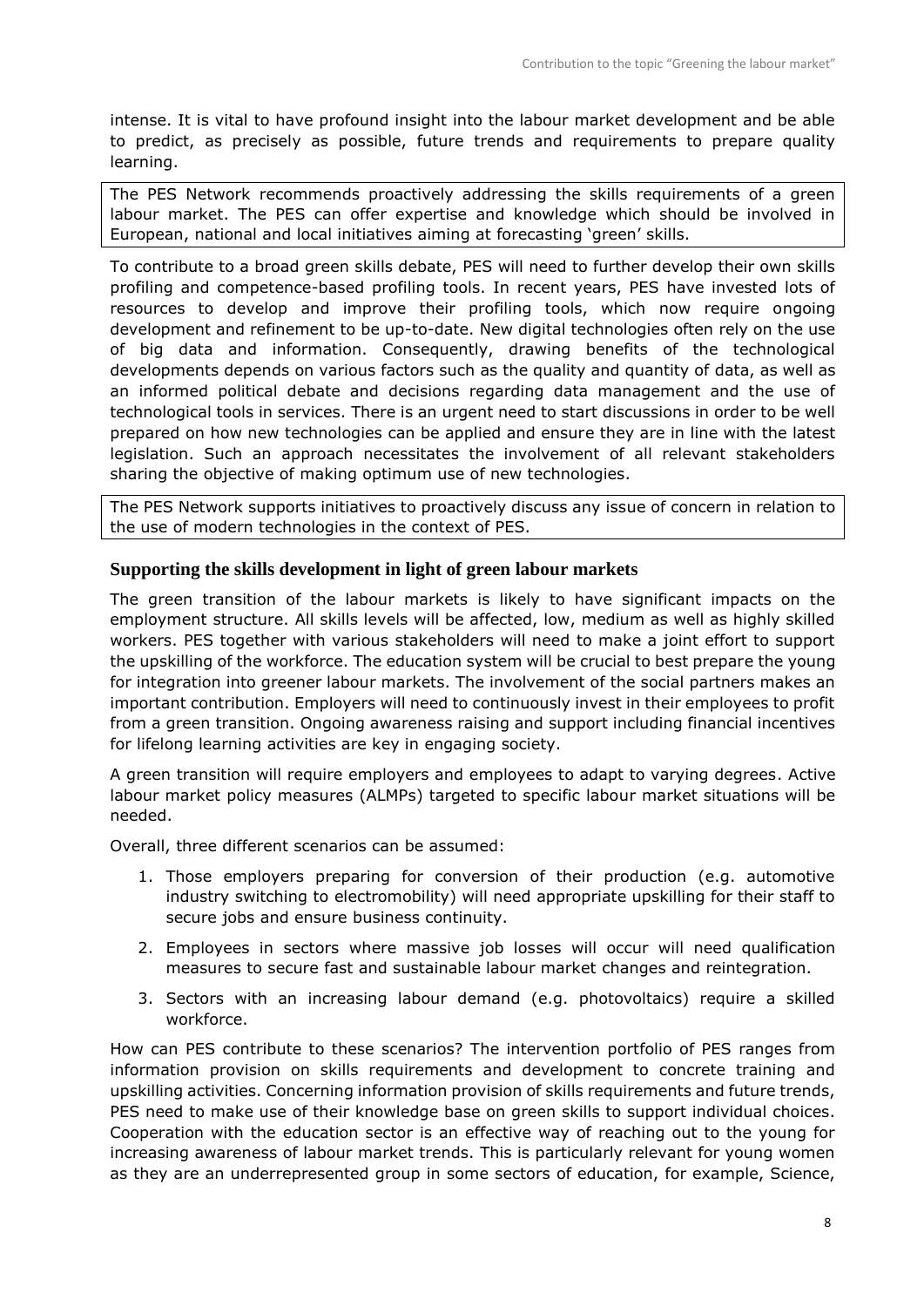Technology, Engineering, and Mathematics (STEM), which are of particular relevance for a green transition. Hence, to further support women, PES can provide vocational guidance and support women to take up STEM-related study fields and jobs.

Many PES are involved in the provision of training, regardless of whether it is provided directly or through contracting out services to training providers. This results in a wide range of tasks for PES. PES will also need to update their expertise on and the use of market knowledge to contribute to the curricula development of training in light of green labour market requirements.

Skills adaptation with a view to retraining requirements based on already required skills and experience will play a decisive role. Development of validation schemes for prior learning results in conjunction with upskilling activities to obtain formal certificates is an effective way of supporting particularly low qualified workers.

Up- and reskilling is an effective but also cost intense approach to secure sustainable jobs. Political commitment to support sufficient training opportunities is crucial for PES to provide adequate offers. In some countries, PES services are only available to jobseekers, while people still in employment, even if at risk of becoming unemployed, have no or limited access to PES services. Access for people at risk of becoming unemployed to appropriate training is key.

Up- and reskilling also needs to be attractive. The opportunity to combine training with the use of appropriate unemployment benefits will be an additional important element to hedge against disincentives, and a key element in policies to help the citizens negatively affected by the transition. Combining training with work can also be a successful method to encourage a move to a new occupation.

The PES Network recommends broad national and European alliances of responsible institutions to up- and reskill the workforce in light of the needs of green labour markets. Innovative approaches need to be considered to support the green transition.

#### <span id="page-8-0"></span>**Linking active labour market programmes to green activities**

PES dispense a broad portfolio of active labour market measures to support the labour market integration of jobseekers and to create jobs. These measures are important vehicles to promote green jobs, especially in those sectors that will benefit from a green transition, and to make hiring more attractive. PES, in line with nationally defined priorities, should adjust and regionally adapt their ALMP portfolios to the specific labour market needs. PES experience can also be an important input to further adjustments of nationally defined priorities.

The green transition of the economies will need employees at all qualification levels - low skilled as well as high skilled. It is essential that PES support the supply of labour at all skills levels. To this end, the ALMPs must be continuously adapted to the skills in demand. PES can also contribute meeting labour market demands by using opportunities both in the private and public sectors for vocational activation, which is particularly important for the groups far from the labour market. For example, public services and public infrastructure need significant changes to be more climate-resilient and neutral. PES should explore such opportunities to give people a good starting point for jobs of the future.